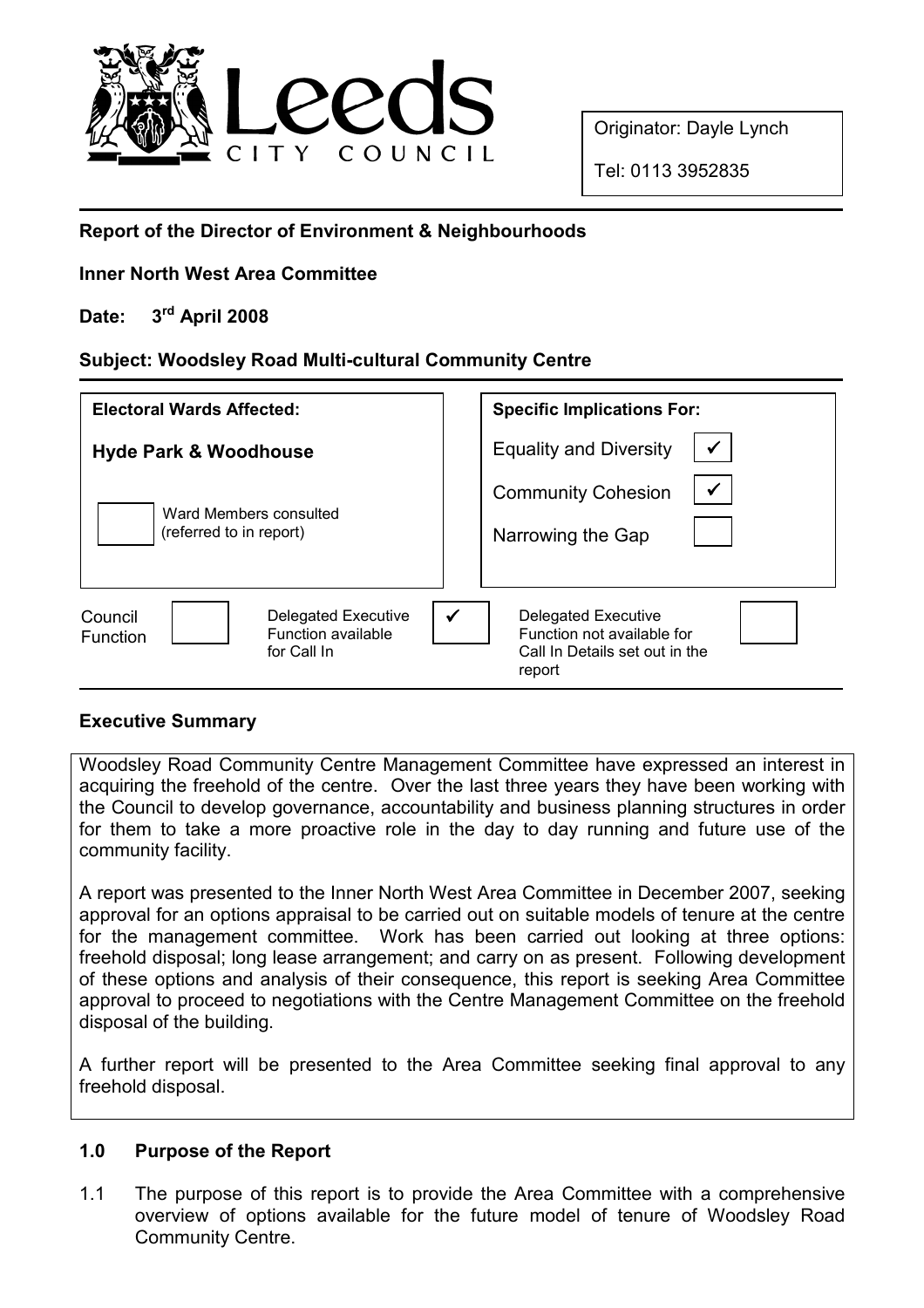1.2 The report also seeks approval to commence negotiations with the Management Committee on the freehold disposal option.

#### 2.0 Confidentiality

2.1 Appendix 1 discloses land valuations of Woodsley Road Community Centre, relating to a number of differing circumstances, and is therefore deemed exempt under the Access to Information Procedure Rule 10.4(3). The public interest in maintaining the exemption in relation to this appendix outweighs the public interest in disclosing the information by reason of the fact that by disclosing these details, the negotiation procedure to be undertaken between the Council and Woodsley Road Community Centre Management Committee could be undermined and detrimentally affected.

#### 3.0 Background and Context

3.1 A report was presented to the Inner North West Area Committee requesting approval to undertake an options appraisal on the future model of tenure of Woodsley Road Community Centre in December 2007.

#### 3.2 The Committee

- 3.2.1 The Management Committee has been in existence since 1997 when the centre first opened. Over the past three years the Committee has worked closely with both Area Management and Voluntary Action Leeds to develop into an organisation able to take on the responsibilities of managing a community facility.
- 3.2.2 In 2006 the Committee registered as a charity, and therefore has to conduct its business in line with the rules and regulations of the Charity Commission.
- 3.2.3 In 2007 the Committee signed up to a Management Agreement with the Council, which outlined key objectives the Council required to have met before disposal of the centre would be considered (an update on progress towards these objectives was contained within the December 2007 report presented to Area Committee).

#### 3.3 The Site

- 3.3.1 Woodsley Road Community Centre is situated at the top end of Woodsley Road shopping parade. The centre is well used by local residents, specifically members of the Kashmiri and Pakistani communities.
- 3.3.2 The centre is of brick and concrete tile construction, built in 1996/97 and is situated in an area of mixed land use.
- 3.3.3 The site of the centre, prior to 1996, was owned by Leeds Muslim Council, but was gifted to the City Council on the condition that a community centre be built. The original building was enhanced and extended using SRB funding in 2003.
- 3.3.4 The centre is approximately 560m², and comprises of a large and medium hall, fully fitted kitchen, office space, reception room, toilets, 3 small meeting rooms, a mortuary and underground storage space and car park (12 spaces).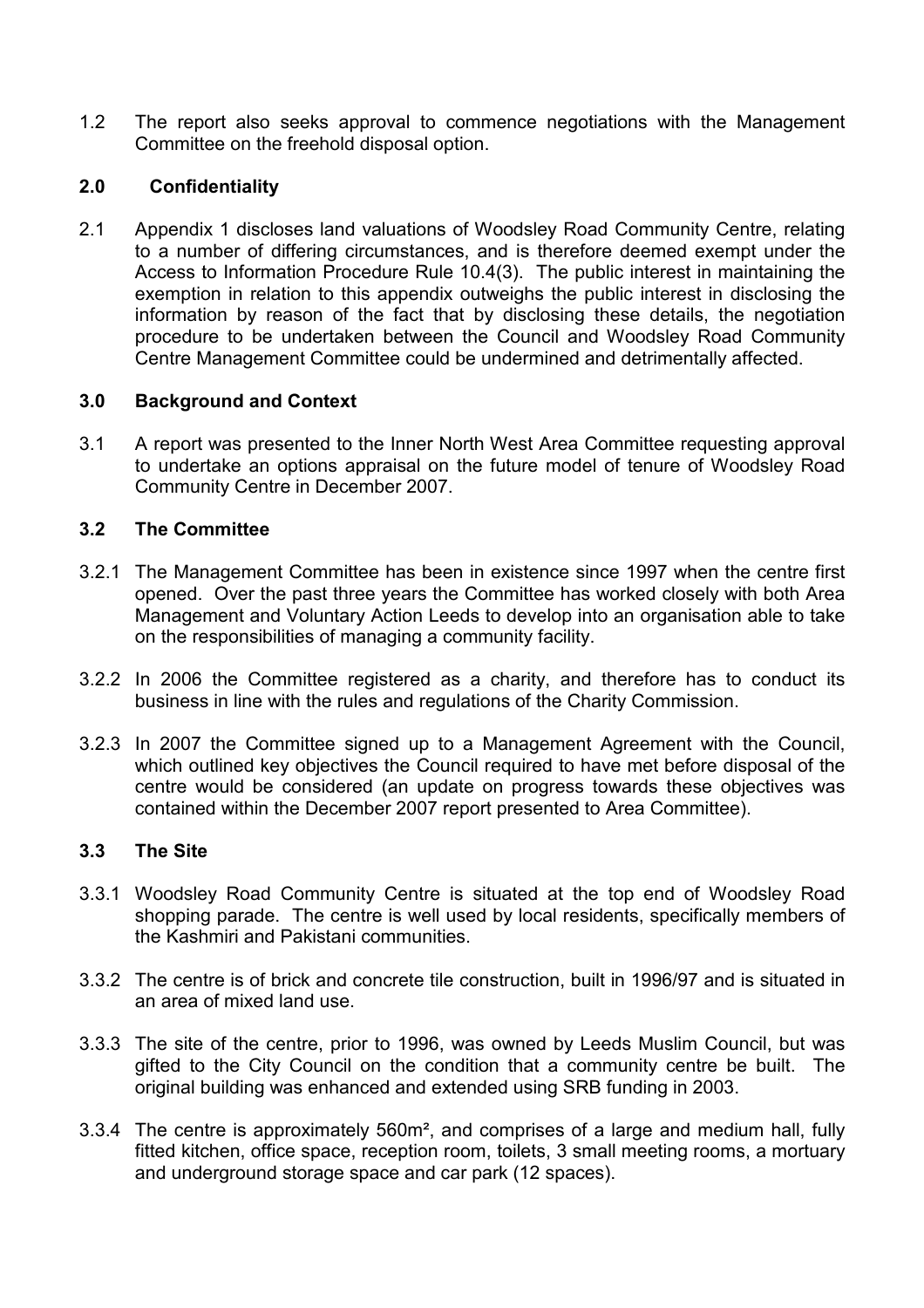# 3.4 Leeds City Council Costs

- 3.4.1 As with the majority of Council managed community facilities, Woodsley Road costs considerably more to run than the income it generates. The 2007/08 council budget for the centre was £80,670. It is anticipated that actual spend for the centre will be on budget.
- 3.4.2 Income generated at the centre, through room lettings has for the past few years been approximately £7,500. However, it is anticipated that 2007/08 income will be approximately £9,500. This increase can be attributed to the work of the Management Committee who have been promoting use of the centre.
- 3.4.3 Only essential and minor repair work has been undertaken at the centre over the past few years, and there are now considerable backlog maintenance requirements. These include: a full roof overhaul; new floorings in both halls; replacement of damaged ceiling tiles; and internal decoration. The backlog maintenance requirements total an estimated £55,000.

# 3.5 Challenges & Opportunities

- 3.5.1 The Area Committee already has four community centres within its delegated portfolio, it is anticipated that a further three centres will be transferred into the portfolio early in the next financial year. The portfolio will then include the following centres:-
	- Becketts Park;
	- Burley Lodge;
	- Woodsley Road;
	- Headingley;
	- Meanwood:
	- Woodhouse; and
	- Little London.

Of these centres Becketts Park and Burley Lodge are currently under long term lease arrangements with community/voluntary sector organisations. In addition to this, there is a possibility that Headingley community centre could be relocated into the Heart initiative at Headingley Primary School should the necessary funding be secured. Plus an expression of interest has been received from an organisation interested in long leasing Meanwood community centre.

- 3.5.2 With an increased portfolio of centres comes increased responsibility for a range of associated issues. These include development and management of a new pricing policy and identification of funding for backlog maintenance. In order to ensure well maintained and fit for purpose centres the Area Committee may, in the future, need to allocate a proportion of its Well-being funding to its community centre portfolio to achieve this.
- 3.5.3 There are presently a number of similar requests for acquisition of community centres ongoing in other parts of the city. The Leeds Muslim Cultural Society is presently in negotiations with the City Council to acquire, through freehold disposal, the Pakistani Community Centre in Harehills. There is also a similar request ongoing concerning the Bangladeshi Centre also in Harehills. Although each case will need to be considered on its own merits, these other examples of similar situations may be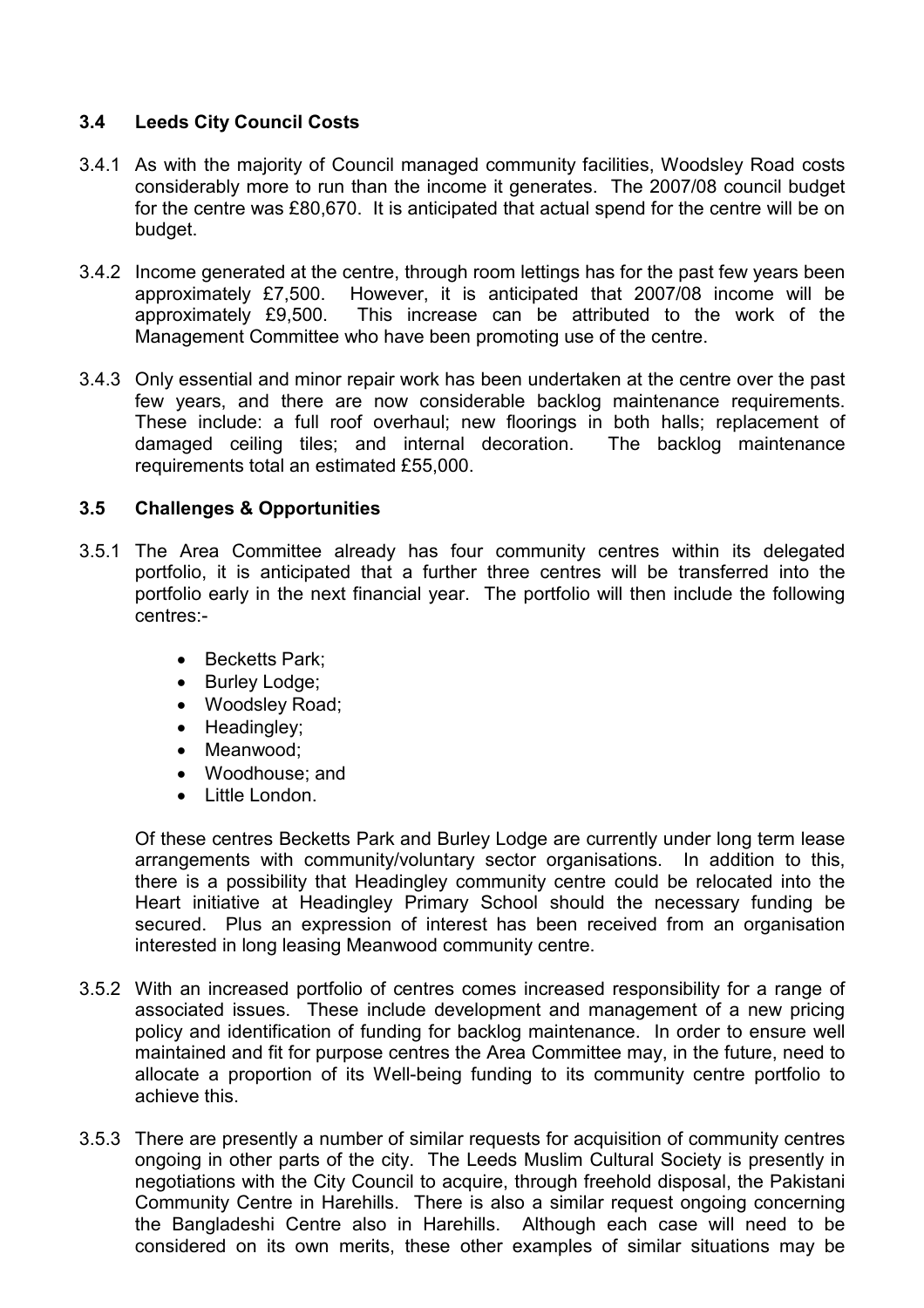viewed as setting precedents, therefore providing officers and Members are satisfied that the committee is able to run the facility effectively it may prove more difficult to argue against a possible freehold disposal of Woodsley Road (should the Management Committee be able to secure the necessary funds).

- 3.5.4 As can be seen from the income details quoted at 3.4.2, increased income generation has already been achieved at Woodsley Road. The income from the centre has historically been around £7,500 for a number of years, however for 2007/08 this has increased by approximately £2,000. One of the aims of the Management Agreement between the Council and the Management Committee was for the Committee to increase use of the centre, and therefore the income generated, in order that their management of the centre would become a more viable option. Although there will be a finite limit on the possible income generated by the centre, there is still considerable scope for further increasing lettings, and therefore income.
- 3.5.5 The Management Committee of Woodsley Road has for a number of years been supported financially by the Area Committee through Well-being funding. Funding has been given both directly (small grants) and indirectly through Voluntary Action Leeds. Since Voluntary Action Leeds ceased being involved with the centre in April 2007, the Committee have been seeking further funding support from the Area Committee. This request for ongoing financial support has not been fully supported by the Area Committee. If the Management Committee were to be solely responsible, i.e. through freehold disposal, for the management of the centre then such financial requests would be less likely to occur due to the Committee's ability to either raise funds against the value of the centre, or use the centre's income for developmental purposes.
- 3.5.6 The revenue cost savings from the centre being managed by a third party could be utilised to cover the costs of managing new facilities in the area, i.e. Royal Park Community Space. The Council has undertaken to create and manage a community space within the redeveloped building, as of yet the source of the revenue funding needed has not been identified, but savings from Woodsley Road would ensure that Royal Park is well managed and that the funding isn't lost to the area.
- 3.5.7 If there were to be any capital funding generated through the preferred option, i.e. freehold disposal, then in order for the funding to remain within the area (Inner North West) a business case would need developing. A possible example of what this could be used for would be improvements to other community facilities in the area, where existing centres are not presently meeting user needs, such as complying with DDA requirements and having effective heating and insulation.

# 4.0 Options Appraisal

#### 4.1 Freehold Disposal

- 4.1.1 Advantages
	- Capital receipt generated for possible use on improvements with the area
	- Revenue savings for possible use at Royal Park, and/or capitalise for improvements to other community facilities in the area
	- No further financial support requests to Well-being
	- Officer support time reduced to nil, or thereabouts
	- Allow for investment elsewhere in the area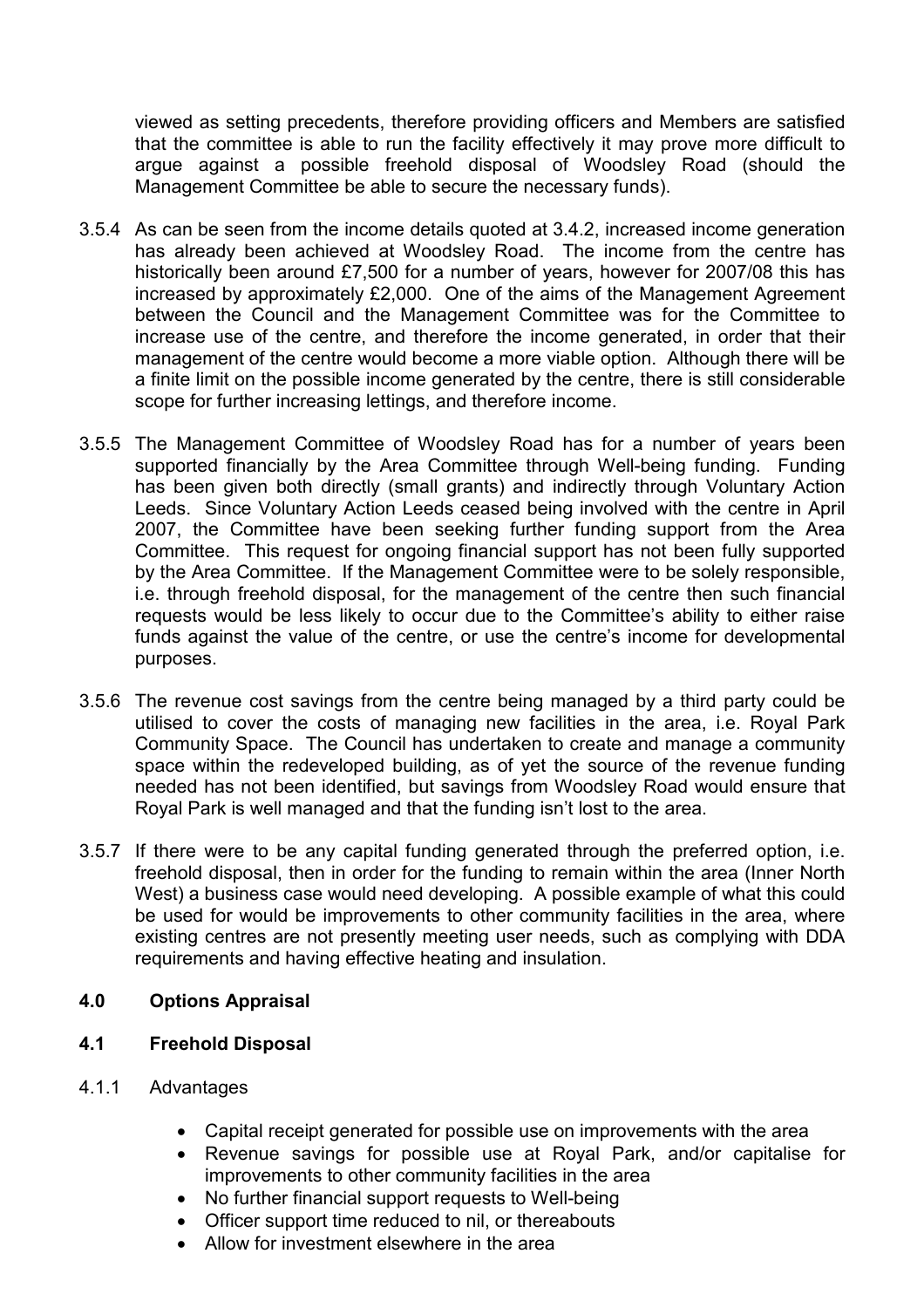- Council no longer responsible for maintenance of the centre
- Good will between the Council and local Muslim population
- Ward Member support
- Management Committee able to use centre as collateral to raise funds
- Council able to restrict future use of the site to a community centre only

# 4.1.2 Disadvantages

- Loss of Council interest in the running of the centre
- Increased association of the centre as a Muslim centre
- There may be claw back requirements from past funding (SRB/European)
- Management Committee unable or unwilling to pay restricted market value
- Final approval of disposal would have to go to Executive Board if Management Committee offering less than best value
- Existing and future lettings could not be guaranteed by the Council

# 4.2 Long Lease

# 4.2.1 Advantages

- Revenue savings for possible use at Royal Park, and/or capitalise for improvements to other community facilities in the area
- Council retains an interest in the centre
- Break clauses would allow future assessment of the situation and possible change
- Council would no longer be responsible for maintenance of the centre
- Peppercorn rent to the Management Committee, wouldn't have to find a lump sum

# 4.2.2 Disadvantages

- Management Committee would require/request up to five years of financial support, based on current annual budget (£80,000), therefore no initial revenue saving
- Increased association of the centre as a Muslim centre
- Management Committee unable to raise funds against the value of the centre
- Investment in other local facilities would not be achieved
- Council would be the default funder should the Management Committee not be able cover the cost of essential maintenance
- Existing and future lettings could not be guaranteed by the Council

# 4.3 Maintain Existing Arrangements (Do Nothing)

- 4.3.1 Advantages
	- Existing lettings guaranteed by the Council
	- Council will ensure the centre is always fit of purpose
	- Lettings will be in line with citywide Council policy
- 4.3.2 Disadvantages
	- Ongoing resource implications for the Council in terms of officer support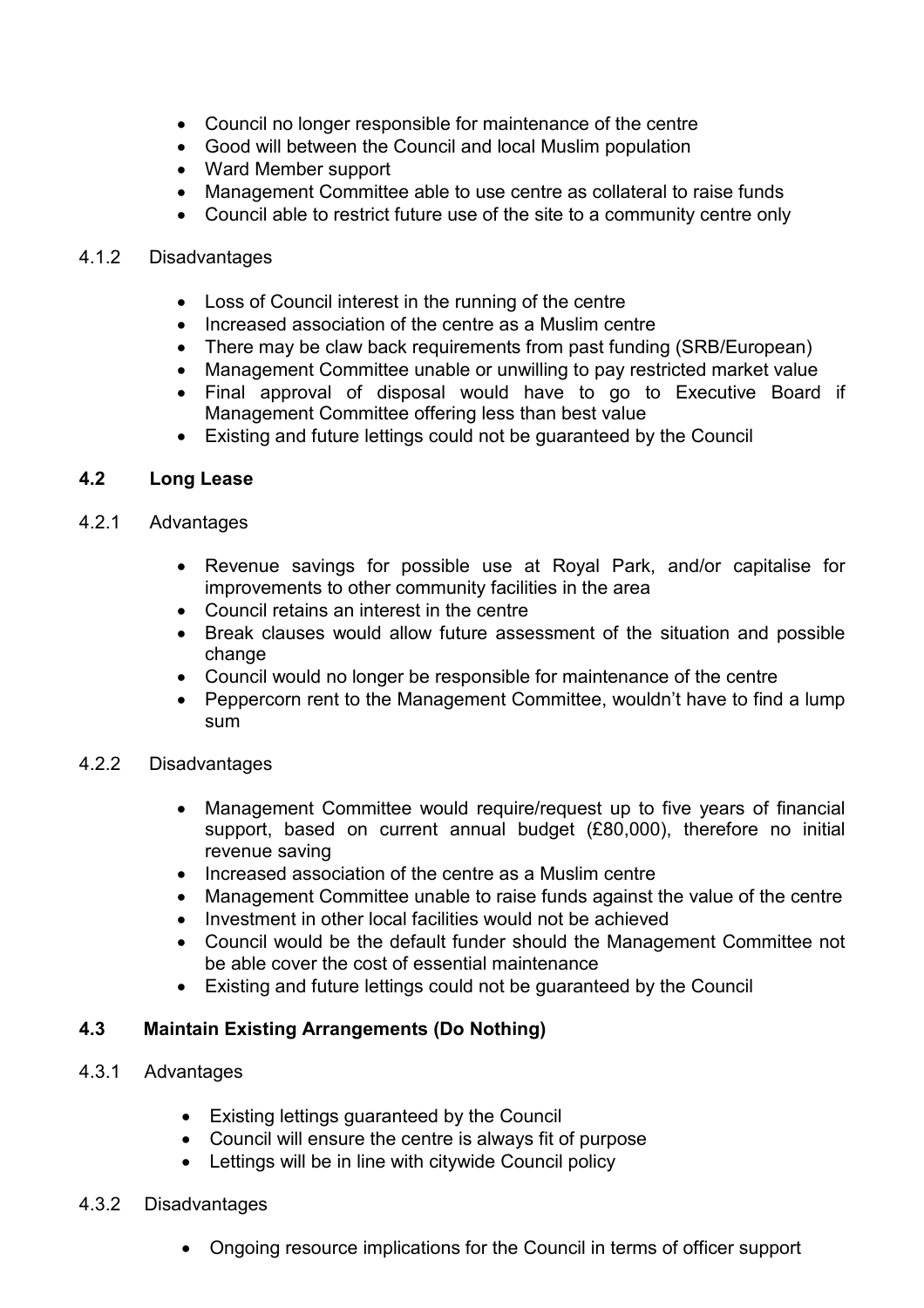- Expectations of local Muslim population not realised
- Strain on relations with the Management Committee
- Management Committee will continue to request Well-being support
- Council responsible for cost and delivery of backlog maintenance

#### 5.0 Conclusions

- 5.1 The present position does not lend itself to favoring the 'do nothing' option. The Management Committee of Woodsley Road has for some years had the aspiration of taking on full responsibility of the management and running of the centre, and with the achievements they have made over the past eighteen months, i.e. increasing lettings, registering as a charity, developing a business plan, it would be difficult to refuse them either a long lease or freehold disposal.
- 5.2 Officers feel that having put in many hours of resource with the Management Committee further work would result in limited additional outcomes. Likewise it is felt by officers that requesting further input from Voluntary Action Leeds would not be a cost effective means to achieving further development at the centre.
- 5.3 A long lease arrangement, while the most common means of transferring management of a community facility, is not the preferred option of the Management Committee. It also means that the Council would retain some degree of financial responsibility for the maintenance of the centre should the Management Committee be unable to secure whatever funds are necessary for the upkeep of the building.
- 5.4 A long lease arrangement would ensure that the Council retains an interest in the provision of a local community facility should the Management Committee fail to achieve the required finances or management responsibilities. However, there are already a number of community facilities in the vicinity of Woodsley Road, e.g. the Burley Lodge Centre, the Cardigan Centre, Woodhouse Community Centre and the soon to be Royal Park Community Space. If Woodsley Road were to fail as a community centre, under a different management structure, the impact on local affordable community space would not be as great as it would if there were no other centres nearby.
- 5.5 Both a long lease or freehold disposal would provide the Council with enough revenue savings to cover the same cost at the newly created community space within Royal Park. The cost for which has yet to be identified from within the Council's already limited resources. However, under a long lease arrangement the Management Committee would seek three to five years continuation funding of the centre's annual running costs. If this were to be agreed then there would be no revenue savings under this option for up to five years.
- 5.6 The freehold disposal of the site would generate a capital receipt for the Council, in addition to the annual revenue savings that would occur. It is likely that the capital receipt would be subsumed into the citywide receipts programme, unless a convincing business case could be put together for use of the funds within the Inner North West. One possible, and related option would be to put forward a case for the capital funds to be used for improved community centre provision within the locality. Woodhouse Community Centre for example is in need of significant improvements which are at this time beyond the affordability of the community centres maintenance programme.